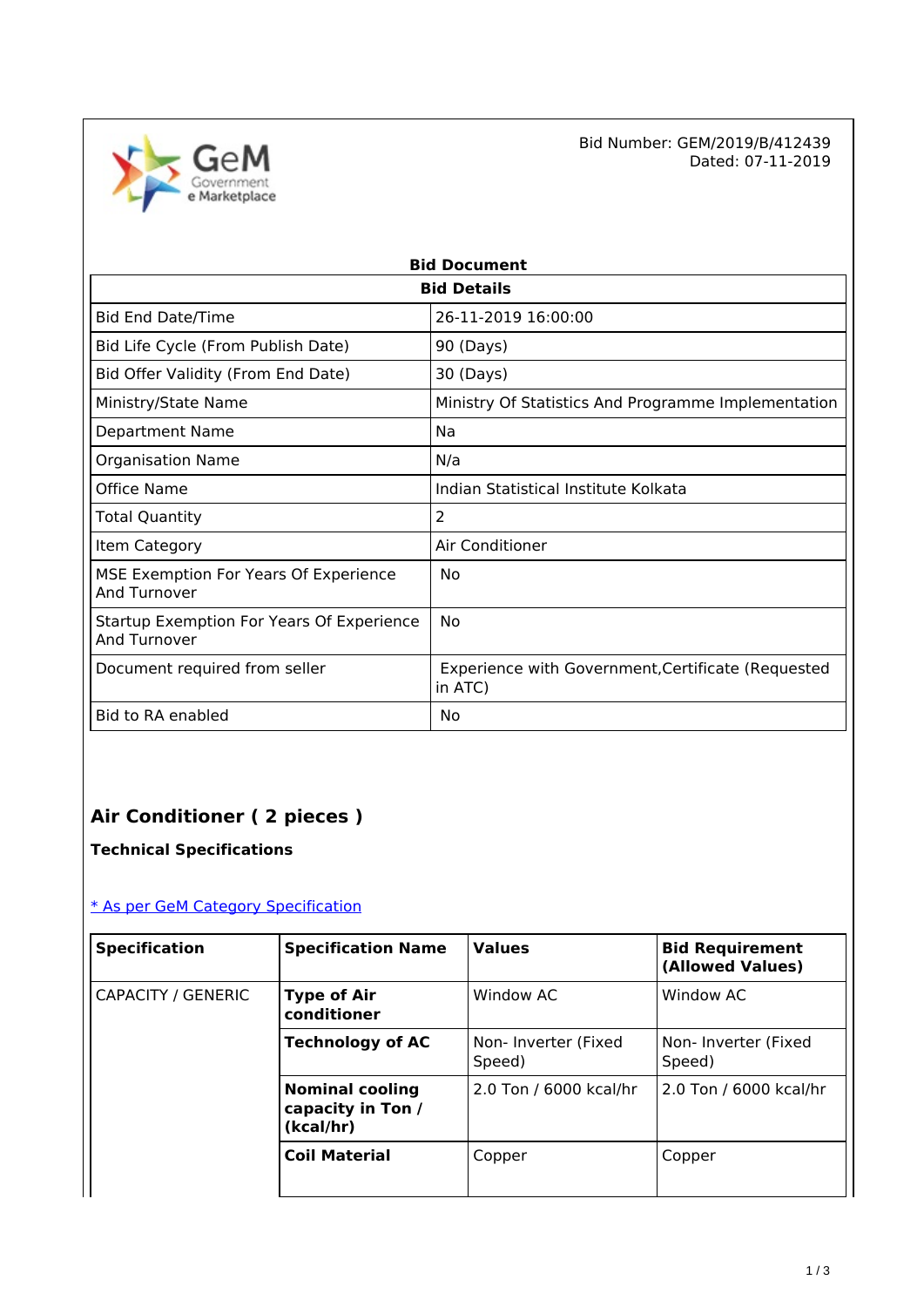|                                      | <b>Eco-friendly</b><br>refrigerant                                                                                       | No                                     | Yes, No                                |
|--------------------------------------|--------------------------------------------------------------------------------------------------------------------------|----------------------------------------|----------------------------------------|
|                                      | Minimum length of<br>copper pipe and<br>suitable connecting<br>electrical cable for<br>installation and<br>commissioning | NA' for Window AC                      | NA' for Window AC                      |
|                                      | Packing LIst                                                                                                             |                                        | $\ast$                                 |
|                                      | Any other Features                                                                                                       | $\overline{\phantom{a}}$               | $\ast$                                 |
| CONFORMITY /<br><b>CERTIFICATION</b> | <b>BEE Star Rating</b>                                                                                                   | 3                                      | 3                                      |
|                                      | Conformity to Indian<br>Standard                                                                                         | IS 1391 latest                         | $\ast$                                 |
| <b>WARRANTY</b>                      | <b>Warranty on</b><br><b>Machine</b>                                                                                     | 1                                      | 1.0                                    |
|                                      | <b>Warranty on</b><br><b>Compressor</b>                                                                                  | 5                                      | 5, 6, 7, 8, 9, 10 Or<br>higher         |
| <b>INSTALLATION</b>                  | <b>Installation and</b><br>commissioning                                                                                 | With Installation and<br>Commissioning | With Installation and<br>Commissioning |

\* Specifications highlighted in bold are the Golden Parameters.

 \* Bidders may note that In respect of non-golden Parameters, the specifications 'Values' chosen by Buyer will generally be preferred over 'Bid requirement ( allowed Values) by the Buyer.

#### **Consignees/Reporting Officer and Quantity**

| S.No. | Consignee/Reporti   Address<br>ng Officer |                                                                                   | Quantity | Delivery Days |
|-------|-------------------------------------------|-----------------------------------------------------------------------------------|----------|---------------|
|       | Somenath Das                              | 700108, Indian Statistical<br>Institute Kolkata 203 B T<br>Road, Kolkata - 700108 |          | 30            |

#### **EMD Detail**

| ___ | Nο<br>$ -$ |
|-----|------------|
|-----|------------|

#### **ePBG Detail**

#### **Splitting**

Bid splitting not applied.

#### **Special terms and conditions for category Air Conditioner**

1) Scope of installation and Commissioning for Cassette AC